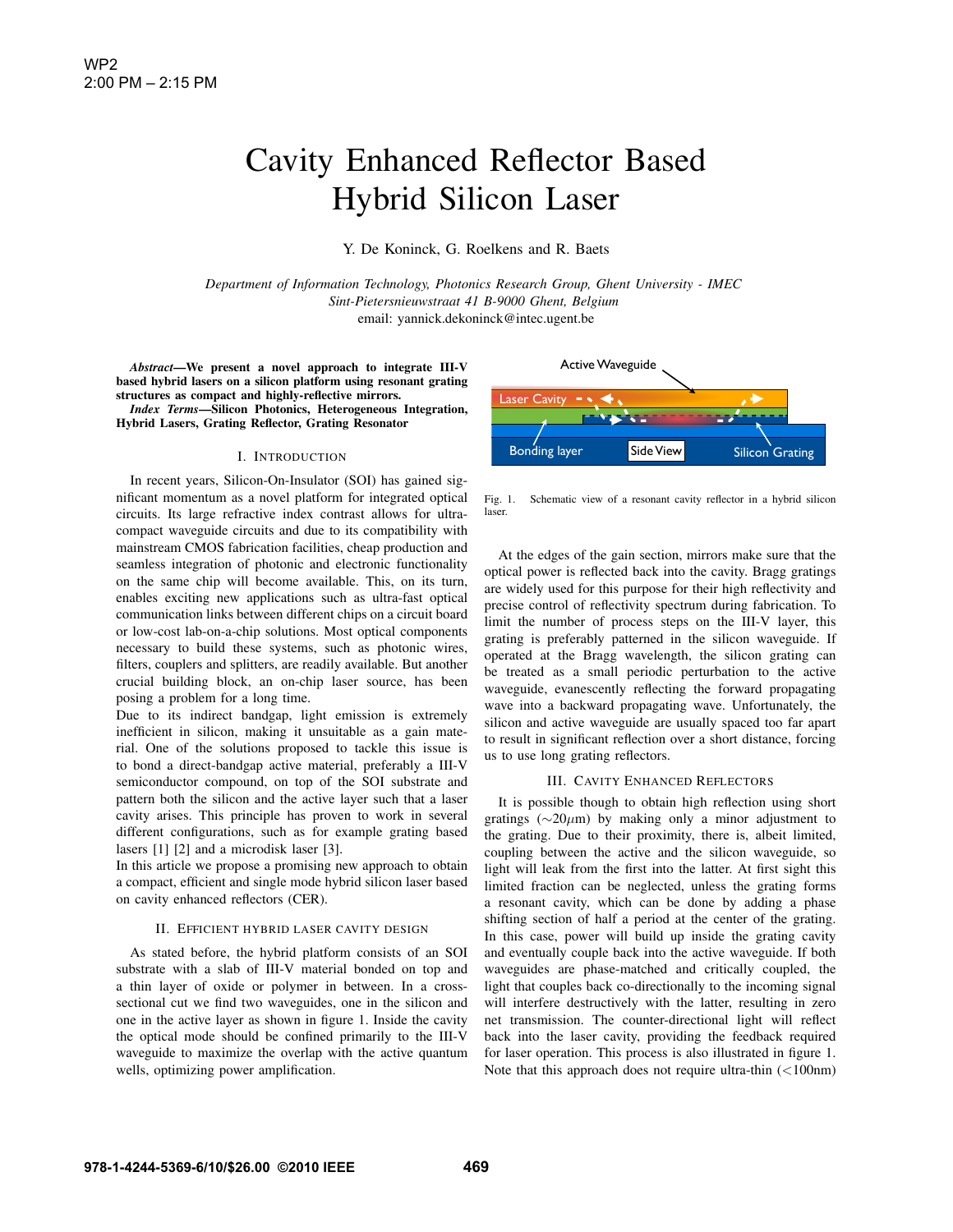bonding layers as the exact coupling strength is not important as long as the losses in the cavity are sufficiently low.

# IV. SIMULATION RESULTS

We have simulated the use of cavity enhanced reflectors extensively in the context of hybrid silicon lasers. To obtain reliable results we used the open-source eigenmode solver CAMFR [4] to calculate the first-order to first-order mode reflection of the active waveguide as a function of wavelength. All simulations were performed for a 60 period shallow etched grating (70 nm etch depth, 300 nm period and 50% duty cycle) in a 220 nm high silicon wire. In our case the grating's stopband ranges from 1.54  $\mu$ m to 1.64  $\mu$ m with a Bragg wavelength of 1.59  $\mu$ m. A 250 nm high InP active waveguide is bonded on top of the grating using a 350 nm thick BCB layer. The thickness of the active layer is chosen such that it is phase-matched to the silicon grating at the Bragg wavelength. In the case of the resonant cavity, the phase section is not exactly at the center of the grating, but shifted 4 periods to the left to counteract the asymmetric injection. This optimization increases the maximum reflection.



Fig. 2. Reflection spectra with and without a phase section (PS).

Figure 2 plots the spectra of the active waveguide to active waveguide reflection with and without a phase section. The dashed curve depicts the grating as an evanescent reflector in the Bragg regime. The limited overlap of the active waveguide mode with the silicon grating results in only 3% reflection. Adjusting the grating by adding a phase section, hence making it a resonant cavity, results in the solid curve, with a maximum reflection of 93%.

Calculating the power profiles for both cases at the Bragg wavelength (which is where the reflection is maximum) illustrates the different reflection mechanisms. Figure 3 shows the optical power distributions in a cut similar to that of figure 1: the active waveguide is on top, the silicon grating on the bottom and ranges from  $z = 1 \mu m$  to  $z = 19 \mu m$ . For clarity transparent rectangles indicate the location of both



Fig. 3. Optical power profiles at Bragg wavelength ( $\lambda = 1.59 \mu m$ ) with and without phase shifting section. Color scales differ for each plot.

waveguides. The first order mode of the active waveguide is excited from the left.

Without the phase section the grating acts as an evanescent Bragg reflector. In this case practically all the optical power is transmitted through the waveguide with a nearly uniform profile along the length of the active waveguide and negligible power is in the silicon waveguide. Near the far left side of the active waveguide some fluctuation in spatial power distribution can be observed due to the standing wave caused by the limited reflection.

The situation changes completely if a phase shifting section is added. In both waveguides a standing wave pattern is clearly visible due to the interference of forward and backward propagating waves. There is a very pronounced field enhancement in the silicon grating around the phase section (at approximately  $z = 8\mu$ m). The plot also shows how the light coupling from the cavity back into the active waveguide interferes destructively with the latter. Only 0.5% of the inbound power is transmitted to the far right side of the active waveguide while ∼93% of the power is reflected back into the laser cavity. The remaining 6.5% is lost, mainly due to scattering and some radiation at the edges of the silicon grating. Note that the color scales differ for each plot, but intensities can be compared by referring to the input power of the active waveguide.

# V. CONCLUSIONS

We have presented a novel approach to design efficient hybrid microlasers by operating a silicon grating in a resonant state. A simulation example shows that this technique is capable of boosting the reflection from 3% to 93%.

#### **REFERENCES**

- [1] A. Fang et al. *A distributed feedback silicon evanescent laser*, Optics Express, Vol. 16, No 7, March 31, 2008
- [2] T. Dupont et al. *III-V on Si distributed-feedback lasers based on exchange Bragg contradirectionnal coupling*, Proceedings of ECIO 2010, ThH2, Cambridge 2010
- [3] J. Van Campenhout et al., *A Compact SOI-Integrated Multiwavelength Laser Source Based on Cascaded InP Microdisks*, IEEE Photonics Technology Letters, Vol. 20, No 16, August 15, 2008.
- [4] CAMFR *http://camfr.sourceforge.net*